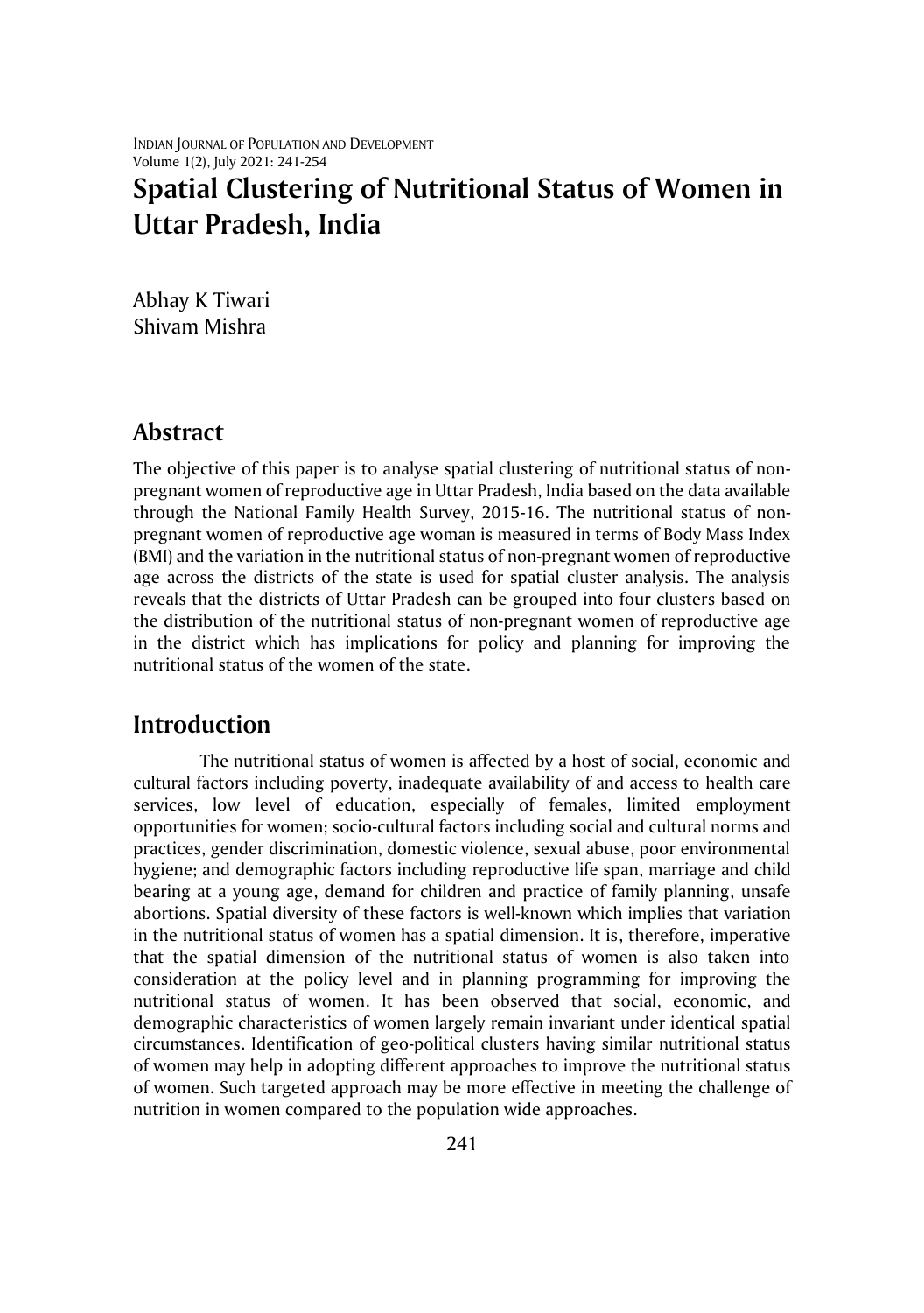Poor nutritional status of reproductive age women is one of the most important concerns in India. Poor nutritional status is an indication of insufficient intake of energy and essential nutrients to maintain good health. India ranks 101 out of 116 qualifying countries with a score of 27.5 in terms of hunger index 2021 (Grebmer et al, 2021). It is argued that the prevailing culture and traditional practices in India, especially during pregnancy and lactation is a major factor in the prevailing poor nutritional status of reproductive age women. According to the National Family Health Survey, 2015-16 (NFHS-4) 53 per cent of the reproductive age women; 50 per cent pregnant women; and 58 per cent lactating mothers are anemic (International Institute for Population Sciences and ICF, 2017). Responding to the prevailing situation, the Government of India launched the national-wide POSHAN Abhiyaan or National Nutrition Mission with specific focus on under nutrition among children, pregnant women, and lactating mothers (Government of India, 2021). Government of India has also launched a nutrition awareness programme, known as Anaemia Mukt Bharat, in association with United Nations Children's Fund (UNICEF) to bring about the behaviour change in people towards healthy living. The programme aims at reducing the prevalence of anaemia by three percentage points per year among children, adolescents, and reproductive age women by the year 2022.

The nutrition situation in Uttar Pradesh, the most populous state of the country is particularly serious. This state is the home of the largest number of undernourished people in the country. The prevalence of under nutrition in the state is also amongst the highest in the world (UNICEF, 2016). At the same time, there appears only a marginal improvement in the situation during the past decade as is evident from the third and the fourth rounds of the National Family Health Survey. The prevalence of under nutrition is particularly high in the rural areas of the state where income and food security is low (Government of India, 2017). The Government of Utter Pradesh has launched the Uttar Pradesh State Nutrition Mission in 2014 to address the challenge of under nutrition in children and women with financial and technical support from UNICEF. From the geopolitical perspective, the state is divided into 71 districts as they existed at the 2011 population census. The available evidence indicates that there is a very substantial disparity across districts of the state in all dimensions of population and development. The data available from NFHS-4 suggest that the nutritional status of reproductive age women varies widely across the districts of the state.

The present study analyses the distribution of the nutritional status of reproductive age women in the districts of the state. The study also attempts to group or cluster districts to examine regional pattern, if any, in the within district distribution of nutritional status of reproductive age women. This clustering may help in identifying factors that have significant influence on the growth and development of the communities and contribute to designing and implementing appropriate regional and state-specific strategies for improving the nutritional status of reproductive age women.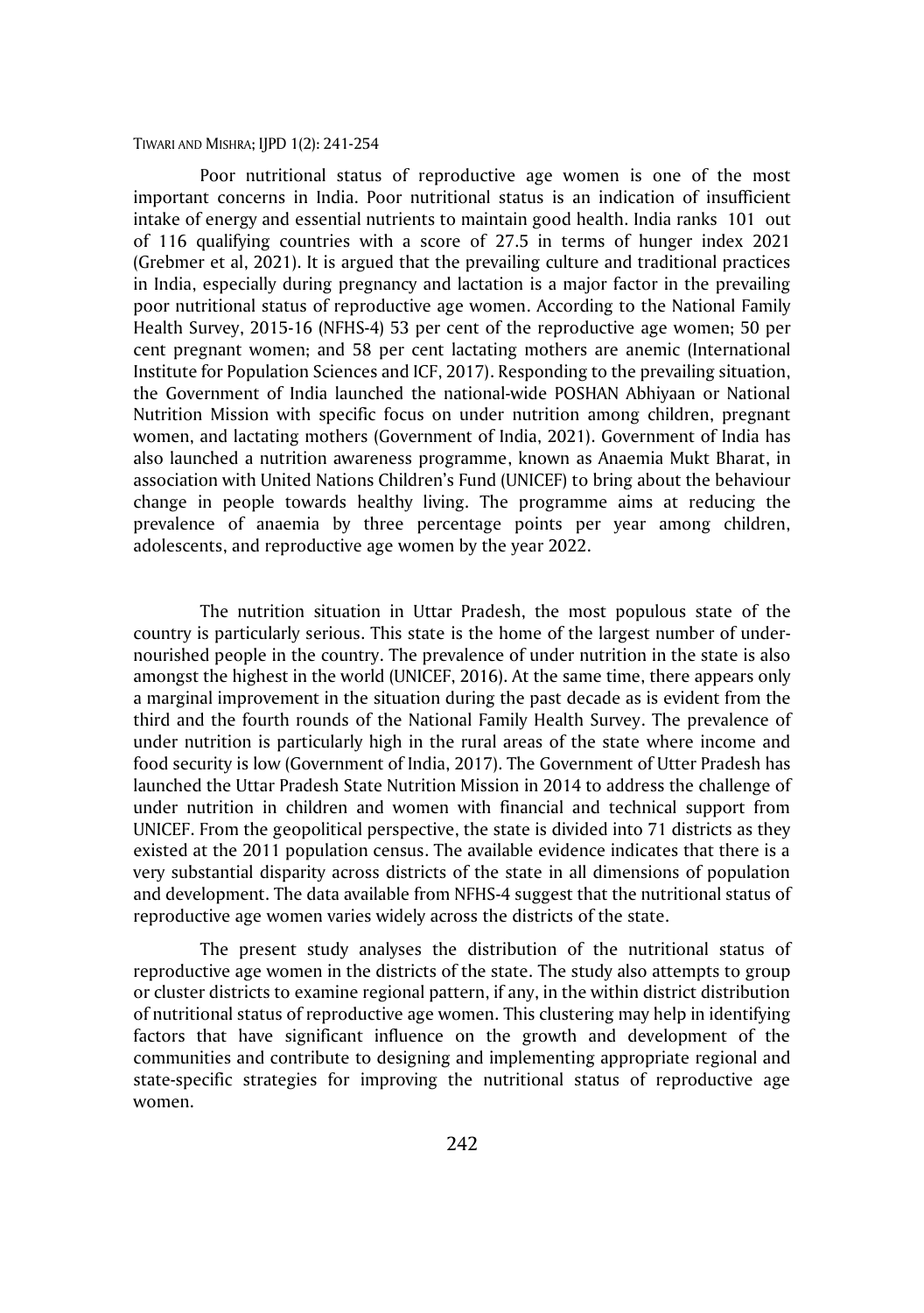The paper is organized as follows. The next section of the paper presents a snapshot of the status of women in Uttar Pradesh. The data used and the methodology adopted in the paper are discussed in section three of the paper. The paper is based on the data on the nutritional status of reproductive age women available through the fourth round of the National Family Health Survey carried out in 2015-16. Findings of the analysis are discussed in section four while the last section summarises the findings of the analysis and discusses their policy and the programme implications in the context of improving the nutritional status of reproductive age women in particular and reproductive health status of the people in general.

### **Status of Women in Uttar Pradesh**

The status of women in Uttar Pradesh remains low by national standards. The female life expectancy at birth is 65.8 years which is less than the national average of 69 years (Government of India, 2020). In the rural areas of the state, the female life expectancy is less than 65 years. The maternal mortality ration in the state is 197 maternal deaths for every 100 thousand live births which is the second highest in the country (Government of India, 2020). The accounts for more than 16 per cent of the population of the country. The population density in the state is 828 person per Km<sup>2</sup>. Between 2001 and 2011, the population of the state increased by more than 20 per cent. The population sex ratio in the state was 908 females for every 1000 males at the 2011 population census while the child sex ratio was 899 girls for every 1000 boys. Both population sex ratio and child sex ratio in the state are lower than the national average. At the 2011 population census, less than 60 per cent of females aged seven years and above were able to read and write with understanding and this proportion was well below the national average. Only 23 per cent of reproductive age women in the state have completed twelve or more years of schooling (Government of India, 2017).

The state is one of those few states of the country which are yet to achieve the replacement fertility. The total fertility rate in this state is estimated to be 2.9 births per women of reproductive age. In the rural areas of the state, the total fertility rate is more than 3 birth per woman of reproductive age (Government of India, 2020). The fertility of currently married reproductive age women is estimated to 6.8 births per currently married woman of reproductive age. In the urban areas of the state, total marital fertility rate is more than 7 births per married woman of reproductive age (Government of India, 2020). Around one-fifth of the women aged 20-24 years reported to have got married before reaching the legal minimum age of marriage of 18 years (Government of India, 2017). The median age at first marriage is estimated to be 18.5 years among women aged 20-49 years (Government of India, 2017). The contraceptive prevalence rate in the state is only 46 per cent which is well below the national average (Government of India, 2017). Less than half of the currently married women of the state received first antenatal check-up during the first trimester of their last pregnancy while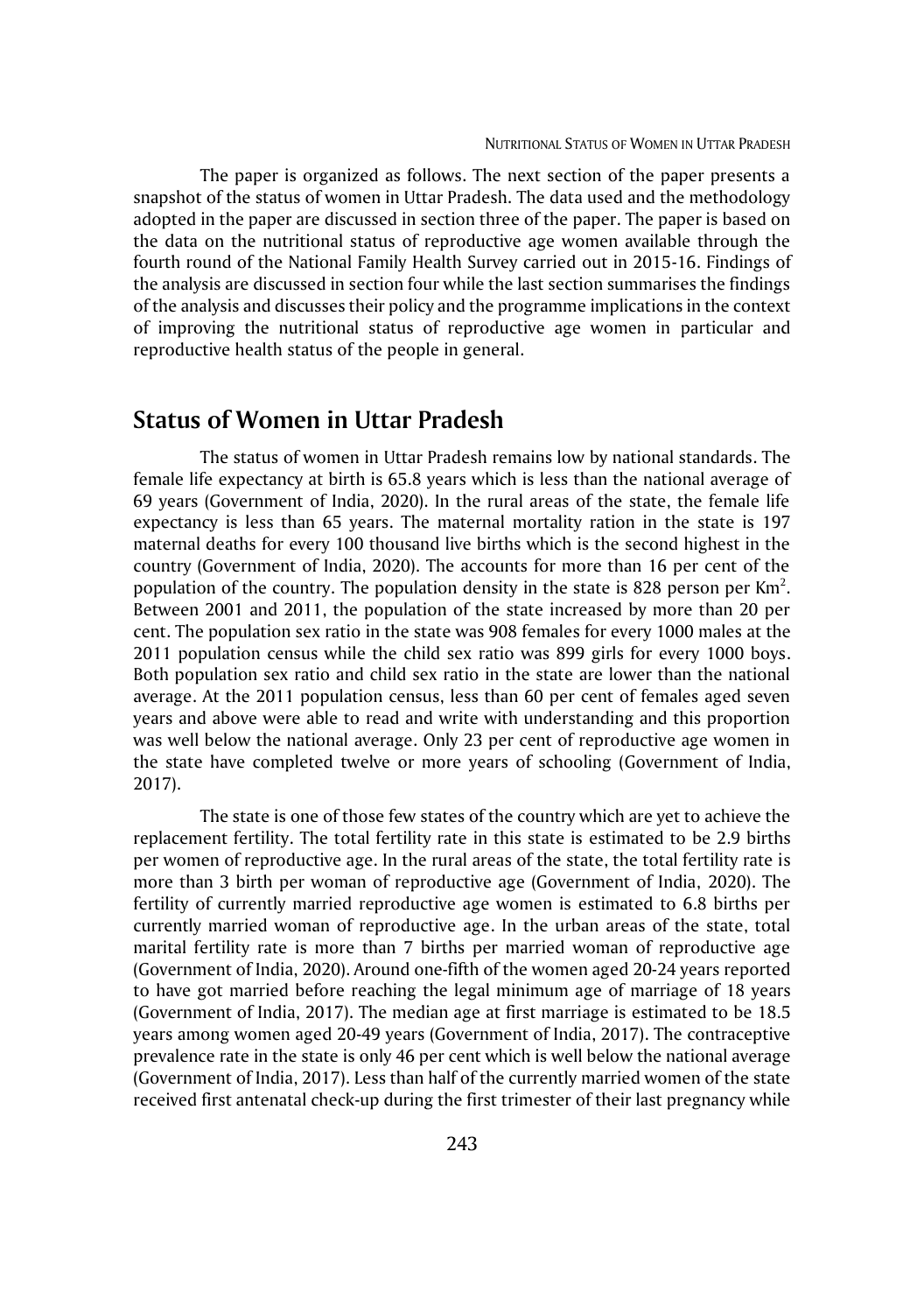only around 26 per cent had at least four antenatal care visits. Almost one third of the deliveries in the state occurred at home according to NFHS-4. Over one-third of women aged 15-49 years in the state have experienced physical or sexual violence according to NFHS-4 (Government of India, 2017).

More than one fourth of the women of the state were found to be under nourished having a BMI of less than 18.5 Kg/m $^2$  according to NFHS-4, although this proportion has decreased from more than 36 per cent in 2005-06 according to the third round of the National Family Health Survey (Government of India, 2017). On the other hand, more than 16 per cent of women were found to be obese having a BMI of more than 25 Kg/m<sup>2</sup> according to NFHS-4 and this proportion has increased from around 9 per cent in 2005-06 according to the third round of the National Family Health Survey. Within Uttar Pradesh, the proportion of women with low BMI varies widely across districts from almost 36 per cent in district Sitapur to less than 15 per cent in Gautam Buddha Nagar, Lucknow, and Kanpur Nagar districts of the state. On the other hand, more than 30 per cent women in district Ghaziabad are found to be obese, the highest in the state, whereas, in district Hamirpur, this proportion is found to be less than 7 per cent which is the lowest in the state.

### **Data and Methodology**

The paper is based on the data available through the fourth round of the National Family Health Survey (NFHS-4). The National Family Health survey (NFHS) programme is the nationwide household sample survey programme which collects information on selected demographic and health parameters, including anthropometric measurements of children below five years of age and women in the reproductive age group (15-49 years). The programme was launched in 1992-93 and four rounds of the survey have been carried out while the fifth round is in progress. Details of the National Family Health Survey Programme are available elsewhere (Government of India, 2021). The present paper is based on the data available from the fourth round of the survey which was carried out during the period 2015-16 and is confined to currently married women in the reproductive age group who reported that they were not pregnant at the time of the survey. In Uttar Pradesh, 7166 currently married women in the reproductive age group reported that they were not pregnant at the time of the survey and these women are included in the present analysis. Out of these women, the BMI could be computed for 7129 women only. The average BMI of these 7129 women is estimated to be 22.229±4.300.

The analytical strategy of the present analysis involved two steps. The first step was to characterise the nutritional status of currently married, non-pregnant women of reproductive age in each district of the state. We have characterised the distribution of the nutritional status of currently married non-pregnant women of reproductive age in terms of the distribution of BMI using four parameters of the distribution: 1) arithmetic mean; 2) standard deviation; 3) skewness or the deviation from normality; and 4)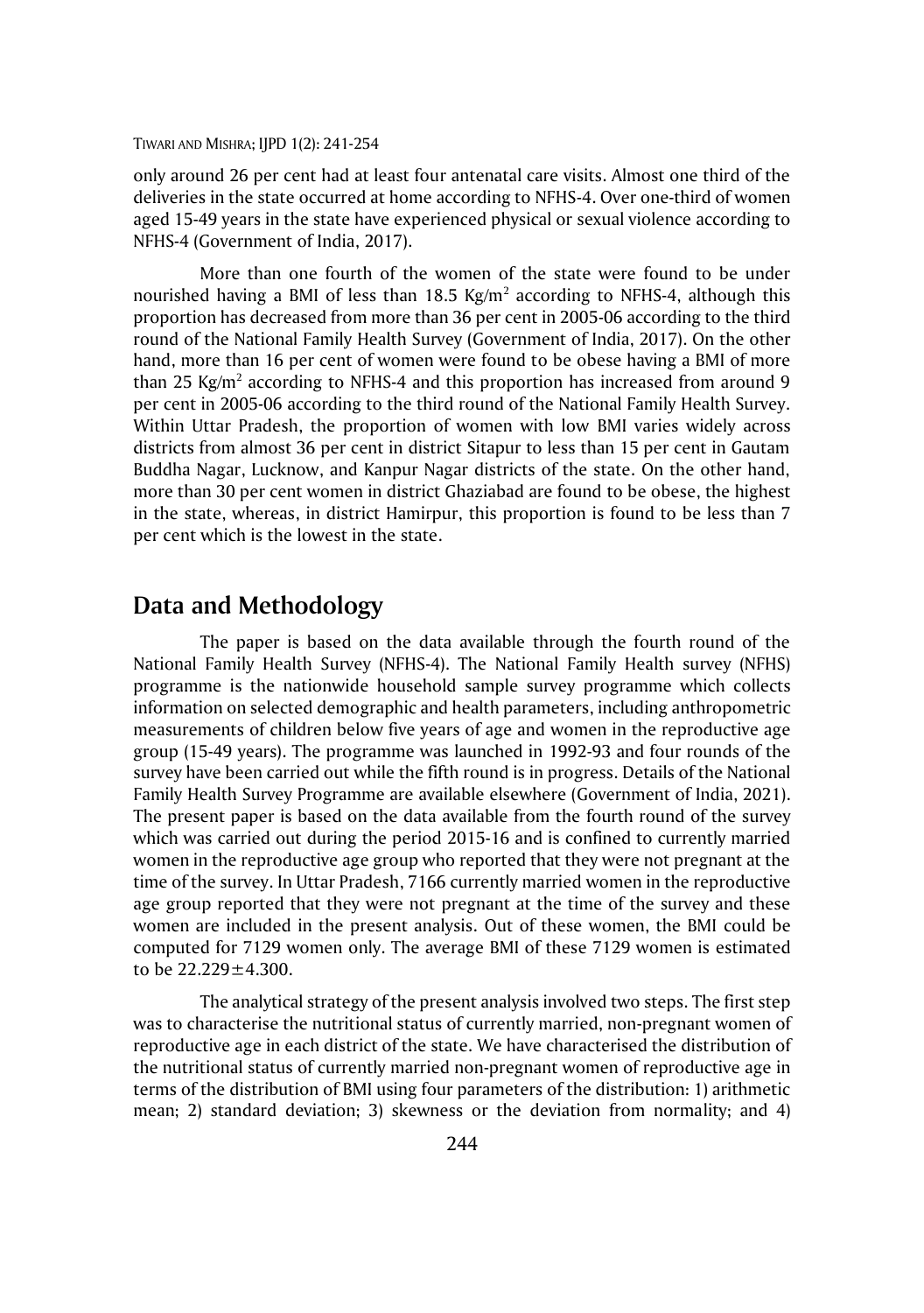kurtosis or the peakedness of the distribution of currently married, non-pregnant, reproductive age women. For each district of the state, the four parameters, characterizing the distribution of the nutritional status in currently married, nonpregnant, reproductive age women, were calculated from the data available from NFHS-4. Inter-district variation in these four parameters, in combination, depicted how the distribution of the nutritional status of currently married, non-pregnant women of reproductive age varied across the districts of the state.

The second step in the analysis was related to the clustering of the districts using the four parameters of the distribution of BMI in currently married, non-pregnant women of reproductive age as classification variables. The k-means clustering method using the Euclidian distance between districts was used for clustering purpose (MacQueen, 1967). The clustering exercise grouped the districts of the state into mutually exclusive yet exhaustive clusters or groups of districts in such a way that the distribution of BMI of currently married, non-pregnant, reproductive age women of districts within the same cluster is very similar while that in districts of different clusters is different. The clustering exercise classifies a district in one and only one of the clusters identified. The distribution of BMI of the currently married, non-pregnant, women of reproductive age in different clusters identified through the clustering exercise, as characterised through the four parameters of the distribution, then, reflected how the nutritional status of currently married, non-pregnant, reproductive age women varied across different clusters or groups of districts identified through the clustering exercise. The analysis was carried out using the Statistical Package for Social Sciences (SPSS) software.

### **Results**

Table 1 presents the distribution of currently married, non-pregnant, women of reproductive age by their nutritional status as reflected through BMI for the state and for its 71 districts as they existed at the time of NFHS-4. At the state level, the distribution of currently married, non-pregnant reproductive age women may be characterised as a leptokurtic positively skewed distribution with mean BMI of 22.229 and standard deviation 4.300. The distribution is positively skewed which means that the proportion of women having BMI less than the mean BMI is higher than the proportion of women having BMI more than the mean BMI. On the other hand, the distribution is leptokurtic which implies that there is only a small proportion of women with BMI substantially lower or higher than the mean BMI.

Table 1 also reveals that the distribution of the nutritional status currently married non-pregnant women of reproductive age, as reflected through BMI, varies widely across the districts of the state. The lowest value of BMI ranges from 10.01 to 16.85 across the districts of the state whereas the maximum value ranges from 29.49 to 43.21. On the other hand, the mean BMI ranges from 19.81 to 24.52 across the districts. There are 17 districts in the state where there was at least one currently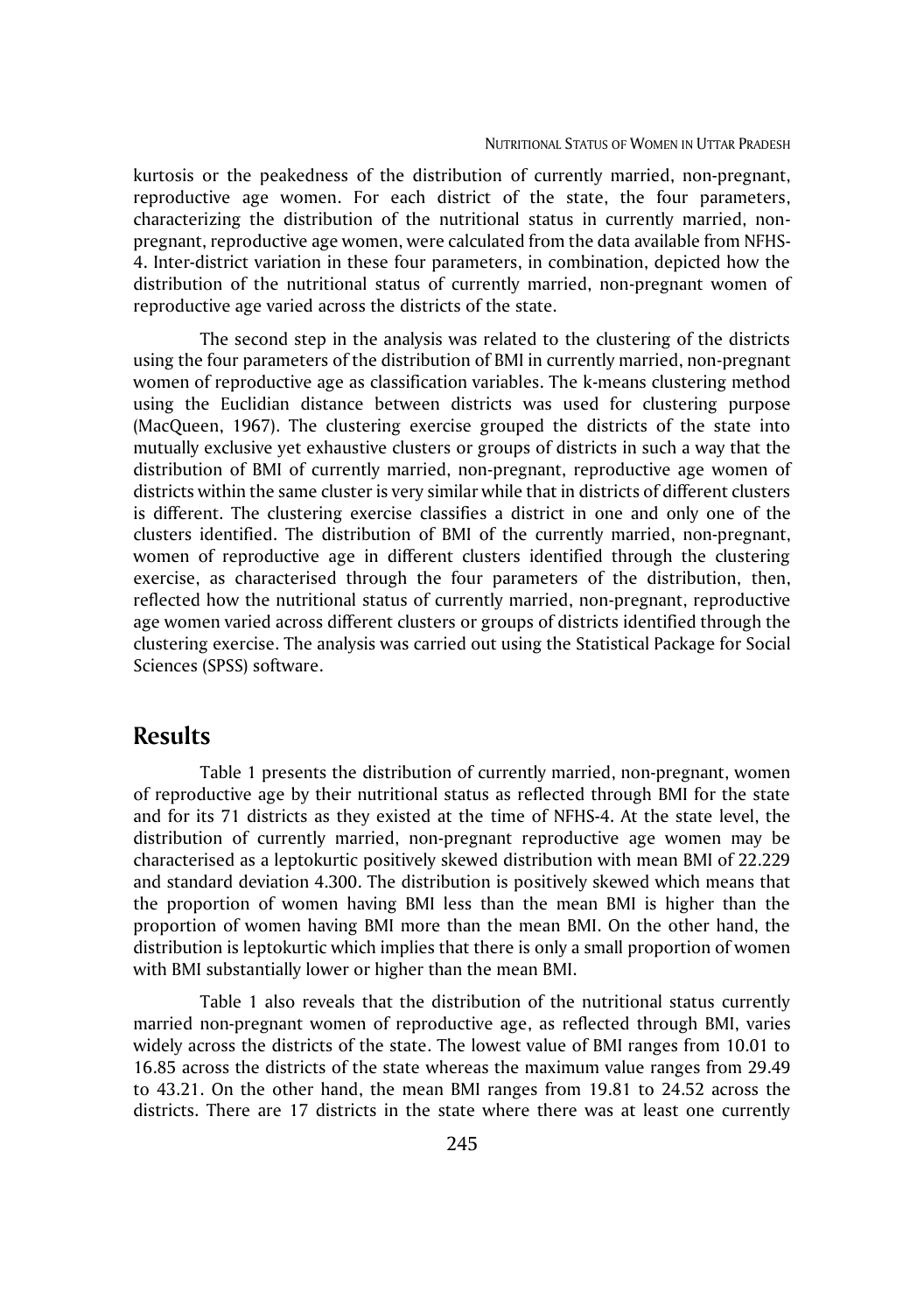married, non-pregnant woman of reproductive age with a BMI of just around 10 whereas there is no district in the state where all women had BMI at least 18.5 at the time of NFHS-4. There is only one district - district Hardoi – where the mean BMI is estimated to be less than 20 but there is no district in the state where the mean BMI is estimated to be at least 25. On the other hand, the skewness in the distribution of BMI in women ranges from 0.07 to 1.97 which means that there is no district where the proportion of women having BMI less than the mean BMI is smaller than the proportion of women having BMI larger than the mean BMI. The skewness in the distribution of BMI is very small in Kheri and Rai Bareli districts of the state but it is very high in Gonda and Pratapgarh districts. On the other hand, kurtosis in the distribution of BMI in women ranges from -0.89 to 7.32 across the districts. A negative value of kurtosis implies a platykurtic distribution which means that the tails of the distribution are small whereas the higher the value of kurtosis the longer the tails of the distribution which implies outliers and extreme values present in the distribution. There are 13 districts in the state where the kurtosis in the distribution of BMI in currently married nonpregnant women of reproductive age has been found to be negative which means that the distribution of BMI in women is platykurtic in these districts. In the remaining districts of the state, the distribution of BMI is leptokurtic as the value of kurtosis is found to be positive. In Pratapgarh, Gonda, and Hamirpur districts of the state, kurtosis in the distribution of BMI is estimated to be more than 7 which implies that the distribution of BMI in these districts has very long tails indicating presence of outliers and extreme values. This also means that there is very heavy concentration of BMI around the mean BMI. The inter-district coefficient of variation in the four parameters of the distribution of BMI in women is found to be the highest in case of kurtosis (1.321) but the lowest in case of standard deviation (0.116). It is clear from the table that the distribution of BMI in currently married non-pregnant women of reproductive age is different in different districts.

Table 2 presents results of the clustering exercise based on the four parameters of the distribution of BMI in currently married non-pregnant women of reproductive age in each district. The table indicates that the 71 districts of the state can be grouped into 4 clusters and as the distribution of BMI in currently married nonpregnant women of reproductive age in the four clusters is essentially different. Cluster 1 is the largest cluster comprising of 54 districts of the state. The mean BMI in the districts of this cluster ranges between 19.81 and 23.37 with an unweighted average of 21.95 and standard deviation 0.795. The cluster 2, on the other hand, comprises of 10 districts and the mean BMI, in these districts, ranges from 21.41 to 23.38 with an unweighted average of 21.20 and standard deviation 0.659. Clusters 3 and 4 are very small clusters comprising of 3 and 4 districts respectively. The BMI ranges between 23.68 and 24.52 in cluster 3 whereas it ranges between 20.41 and 22.75 in cluster 4. The three districts of cluster 3 constitute a geographical continuity as may be seen from figure 2. The clustering exercise thus reveals that the distribution of BMI in currently married non-pregnant reproductive age women in 17 districts of the state is different from the distribution of BMI that prevails in majority of districts of the state.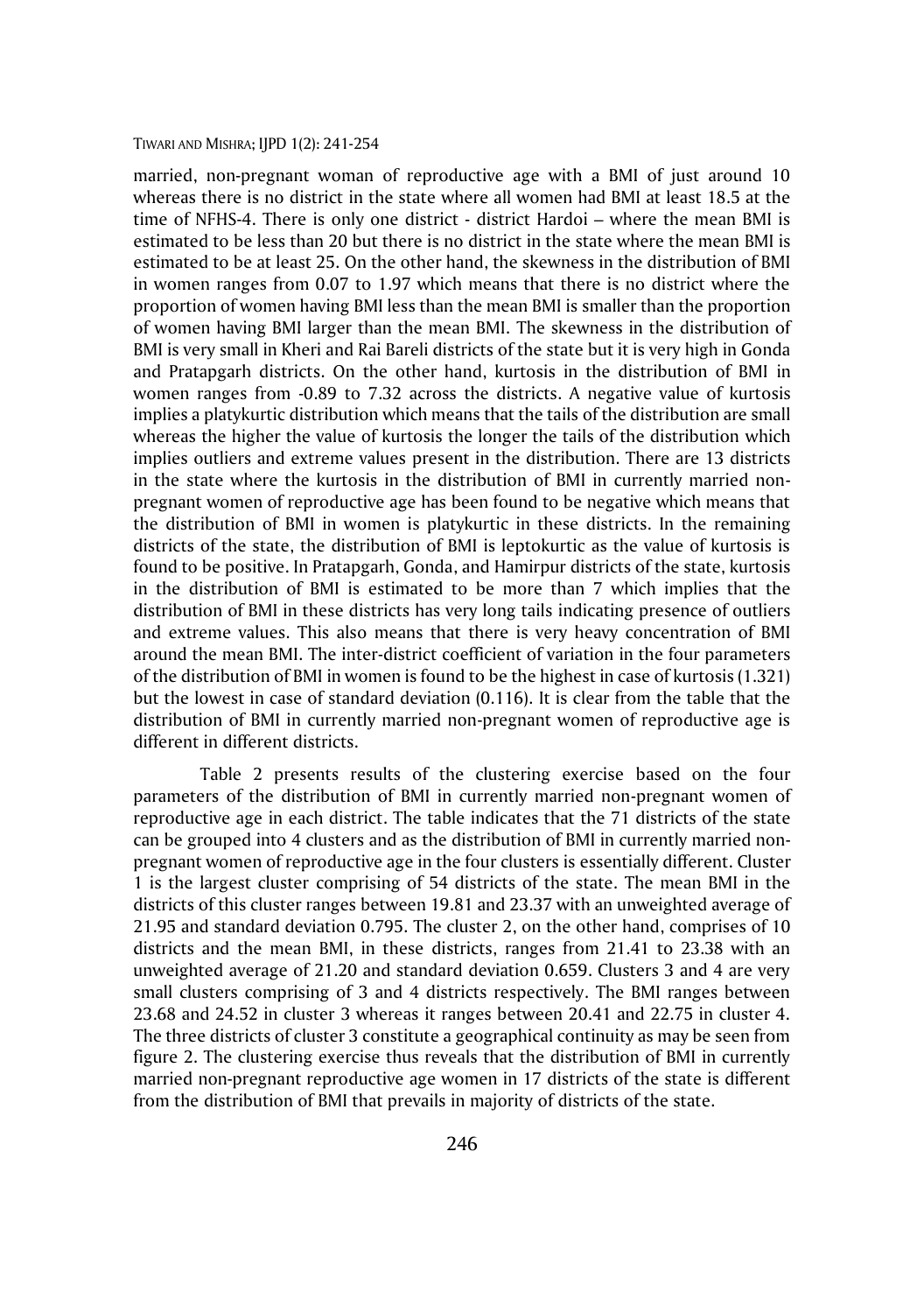| State/District       | Lowest | Mean  | SD   |       | Highest Skewness Kurtosis |         | $\mathsf{N}$ |
|----------------------|--------|-------|------|-------|---------------------------|---------|--------------|
| <b>Uttar Pradesh</b> | 10.01  | 22.23 | 4.30 | 43.21 | 0.84                      | 1.20    | 7129         |
| Saharanpur           | 13.61  | 22.76 | 4.48 | 36.74 | 0.71                      | 0.01    | 178          |
| Muzaffarnagar        | 15.35  | 23.38 | 5.09 | 43.03 | 1.41                      | 3.37    | 84           |
| Bijnor               | 12.71  | 22.04 | 4.17 | 33.63 | 0.70                      | 0.30    | 97           |
| Moradabad            | 14.97  | 23.01 | 4.52 | 37.40 | 0.73                      | 0.37    | 197          |
| Rampur               | 14.13  | 22.65 | 4.74 | 39.64 | 1.05                      | 1.47    | 103          |
| Jyotiba Phule Nagar  | 15.43  | 22.51 | 4.55 | 36.33 | 0.97                      | 0.61    | 108          |
| Meerut               | 14.81  | 24.52 | 4.66 | 39.03 | 0.35                      | 0.15    | 245          |
| Baghpat              | 14.85  | 23.68 | 4.60 | 33.06 | 0.18                      | $-0.79$ | 95           |
| Ghaziabad            | 10.01  | 23.74 | 4.64 | 35.54 | 0.16                      | $-0.40$ | 191          |
| Gautam Buddha Nagar  | 13.11  | 23.31 | 4.10 | 40.67 | 0.66                      | 0.95    | 191          |
| Bulandshahr          | 15.46  | 22.58 | 5.15 | 41.72 | 1.24                      | 1.63    | 99           |
| Aligarh              | 13.29  | 22.86 | 4.75 | 40.29 | 1.05                      | 1.20    | 179          |
| Mahamaya Nagar       | 10.01  | 22.83 | 5.05 | 34.87 | 0.49                      | $-0.11$ | 90           |
| Mathura              | 16.16  | 23.37 | 3.79 | 33.44 | 0.64                      | $-0.05$ | 99           |
| Agra                 | 10.01  | 22.27 | 4.17 | 37.65 | 0.88                      | 1.26    | 210          |
| Firozabad            | 13.99  | 22.27 | 4.35 | 39.79 | 1.07                      | 1.57    | 185          |
| Mainpuri             | 16.58  | 22.58 | 4.16 | 35.40 | 0.94                      | 0.49    | 96           |
| Budaun               | 12.33  | 21.75 | 4.35 | 38.73 | 0.93                      | 1.69    | 100          |
| <b>Bareilly</b>      | 10.01  | 22.76 | 4.41 | 35.48 | 0.20                      | $-0.12$ | 192          |
| Pilibhit             | 14.92  | 21.70 | 4.31 | 33.86 | 0.95                      | 0.29    | 96           |
| Shahjahanpur         | 13.36  | 21.42 | 4.51 | 37.86 | 0.75                      | 0.84    | 92           |
| Kheri                | 10.01  | 20.29 | 4.00 | 30.81 | 0.07                      | 0.68    | 94           |
| Sitapur              | 10.01  | 20.18 | 3.55 | 29.98 | 0.47                      | 0.84    | 79           |
| Hardoi               | 10.01  | 19.81 | 3.19 | 29.49 | 0.31                      | 1.59    | 76           |
| Unnao                | 15.57  | 21.32 | 3.62 | 30.65 | 0.80                      | 0.00    | 85           |
| Lucknow              | 10.01  | 22.85 | 4.91 | 39.00 | 0.54                      | 1.60    | 116          |
| Rae Bareli           | 10.01  | 21.83 | 3.55 | 31.94 | 0.08                      | 0.96    | 89           |
| Farrukhabad          | 15.67  | 22.48 | 3.93 | 36.64 | 0.90                      | 1.14    | 86           |
| Kannauj              | 14.57  | 21.83 | 4.00 | 35.46 | 1.24                      | 1.86    | 83           |
| Etawah               | 16.47  | 23.07 | 3.82 | 31.22 | 0.21                      | $-0.89$ | 91           |
| Auraiya              | 15.74  | 21.68 | 4.06 | 37.68 | 1.56                      | 3.30    | 80           |
| Kanpur Dehat         | 16.34  | 22.15 | 3.92 | 35.28 | 1.32                      | 1.67    | 79           |
| Kanpur Nagar         | 14.74  | 22.66 | 3.89 | 40.60 | 0.97                      | 2.37    | 165          |
| Jalaun               | 15.70  | 21.79 | 3.54 | 32.59 | 0.75                      | 0.91    | 66           |
| Jhansi               | 13.88  | 22.62 | 4.21 | 41.51 | 0.89                      | 2.18    | 143          |
| Lalitpur             | 14.65  | 21.33 | 2.92 | 30.06 | 0.28                      | 0.38    | 81           |
| Hamirpur             | 14.43  | 20.41 | 3.23 | 36.24 | 1.86                      | 7.32    | 68           |
| Mahoba               | 10.01  | 20.86 | 4.11 | 31.03 | 0.58                      | 0.63    | 59           |
| <b>Banda</b>         | 10.01  | 21.38 | 3.95 | 32.09 | 0.49                      | 0.86    | 77           |
| Chitrakoot           | 16.34  | 21.65 | 3.63 | 37.36 | 1.44                      | 3.54    | 90           |

Table 1: Distribution of the body mass index (BMI) of currently married non-pregnant reproductive age women in Uttar Pradesh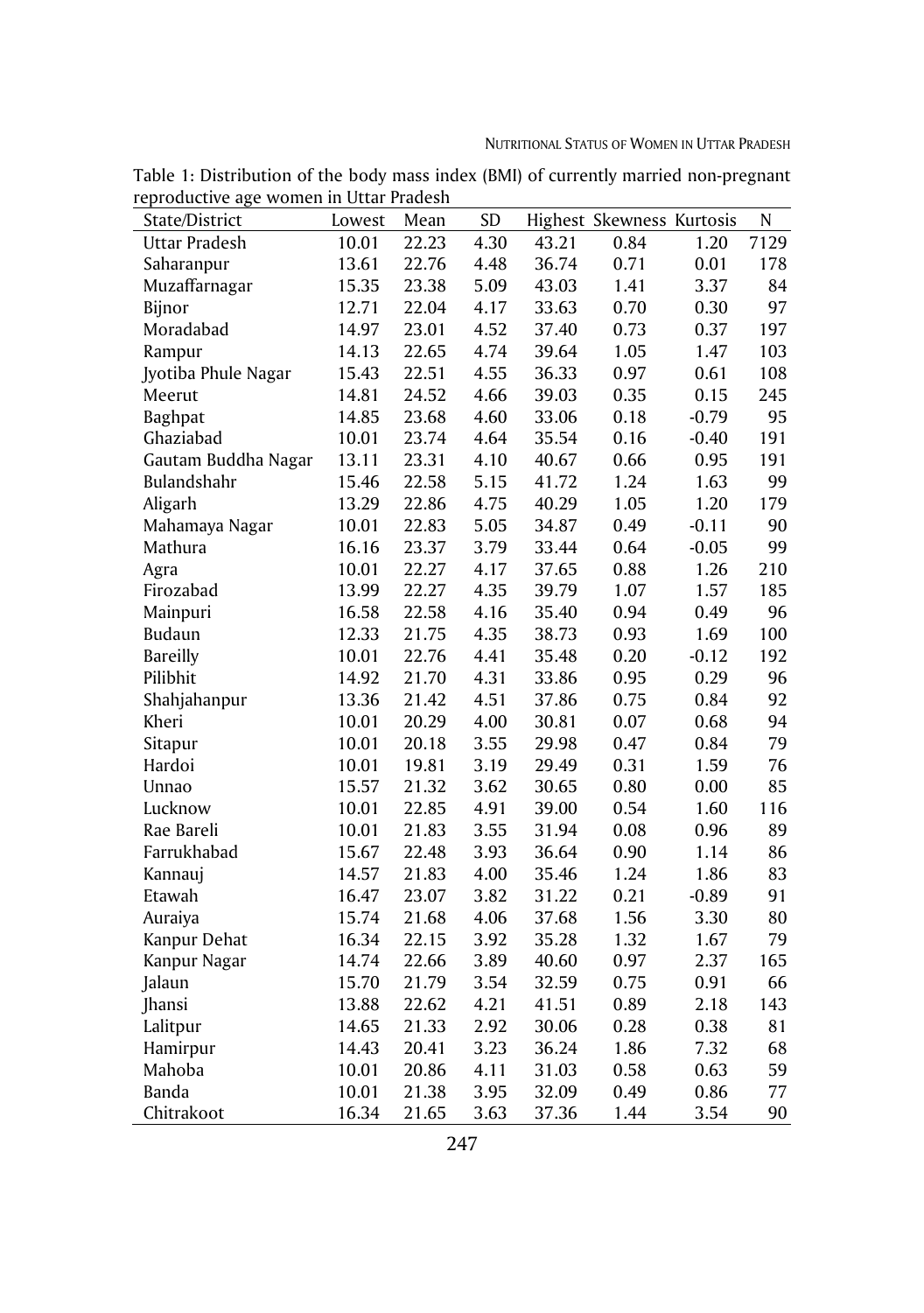TIWARI AND MISHRA; IJPD 1(2): 241-254

| Highest Skewness Kurtosis<br>65<br>21.41<br>38.01<br>1.66<br>13.99<br>4.07<br>3.79<br>Fatehpur<br>62<br>22.75<br>42.15<br>1.97<br>7.22<br>Pratapgarh<br>16.50<br>4.10<br>Kaushambi<br>14.83<br>20.74<br>1.26<br>71<br>3.47<br>31.95<br>0.97<br>Allahabad<br>22.39<br>4.47<br>3.07<br>81<br>15.69<br>41.17<br>1.27<br>1.70<br>74<br>Bara Banki<br>13.36<br>21.86<br>4.71<br>42.88<br>5.51<br>78<br>Faizabad<br>13.84<br>22.82<br>4.92<br>42.82<br>1.20<br>2.76<br>4.24<br>33.89<br>Ambedkar Nagar<br>10.01<br>21.60<br>0.40<br>0.90<br>92<br>4.08<br>0.86<br>63<br>13.92<br>21.99<br>35.17<br>1.18<br>Sultanpur<br>0.92<br>81<br>Bahraich<br>13.30<br>21.23<br>4.41<br>33.46<br>0.29<br>13.32<br>21.31<br>4.10<br>35.91<br>0.87<br>1.76<br>72<br>Shrawasti<br>4.31<br>10.01<br>21.83<br>36.47<br>1.27<br>3.15<br>90<br>Balrampur<br>73<br>Gonda<br>10.01<br>21.33<br>4.60<br>43.21<br>1.93<br>7.26<br>65<br>Siddharth Nagar<br>16.00<br>21.56<br>3.76<br>30.73<br>0.40<br>$-0.87$<br>21.60<br>3.57<br>30.17<br>0.71<br>64<br>Basti<br>15.17<br>$-0.15$<br>75<br>22.64<br>3.74<br>31.81<br>0.53<br>Sant Kabir Nagar<br>16.85<br>$-0.52$<br>71<br>36.36<br>0.98<br>Mahrajganj<br>15.59<br>22.29<br>4.49<br>0.52<br>34.13<br>76<br>Gorakhpur<br>15.89<br>22.38<br>3.98<br>0.59<br>0.03<br>Kushinagar<br>13.96<br>21.37<br>3.90<br>32.46<br>$-0.31$<br>81<br>0.52<br>23.09<br>36.98<br>1.08<br>1.20<br>59<br>Deoria<br>15.15<br>4.67<br>0.70<br>0.34<br>54<br>14.66<br>22.28<br>4.13<br>34.27<br>Azamgarh<br>Mau<br>15.89<br>21.72<br>3.25<br>31.76<br>0.71<br>0.20<br>71<br><b>Ballia</b><br>4.96<br>73<br>10.01<br>22.94<br>40.10<br>0.77<br>1.81<br>86<br>15.18<br>22.00<br>4.23<br>33.60<br>0.58<br>$-0.35$<br>Jaunpur<br>76<br>Ghazipur<br>15.19<br>21.52<br>3.62<br>30.47<br>0.57<br>$-0.20$<br>Chandauli<br>10.01<br>21.51<br>3.85<br>32.34<br>0.63<br>0.79<br>111<br>Varanasi<br>10.01<br>21.58<br>4.08<br>34.24<br>0.53<br>0.56<br>190<br>0.31<br>85<br>22.12<br>3.61<br>29.63<br>$-0.73$<br>Sant Ravidas Nagar<br>16.13<br>21.27<br>4.27<br>36.53<br>1.24<br>1.89<br>86<br>Mirzapur<br>14.76<br>Sonbhadra<br>21.09<br>33.84<br>1.23<br>100<br>14.97<br>3.48<br>2.08<br>4.37<br>40.28<br>82<br>Etah<br>15.55<br>21.58<br>1.42<br>3.43 | State/District  | Lowest | Mean  | SD   |       |      |      | ${\sf N}$ |
|-------------------------------------------------------------------------------------------------------------------------------------------------------------------------------------------------------------------------------------------------------------------------------------------------------------------------------------------------------------------------------------------------------------------------------------------------------------------------------------------------------------------------------------------------------------------------------------------------------------------------------------------------------------------------------------------------------------------------------------------------------------------------------------------------------------------------------------------------------------------------------------------------------------------------------------------------------------------------------------------------------------------------------------------------------------------------------------------------------------------------------------------------------------------------------------------------------------------------------------------------------------------------------------------------------------------------------------------------------------------------------------------------------------------------------------------------------------------------------------------------------------------------------------------------------------------------------------------------------------------------------------------------------------------------------------------------------------------------------------------------------------------------------------------------------------------------------------------------------------------------------------------------------------------------------------------------------------------------------------------------------------------------------------------------------------------------------------------------------------------------------------------------------------------------------------------------------------------------------------------|-----------------|--------|-------|------|-------|------|------|-----------|
|                                                                                                                                                                                                                                                                                                                                                                                                                                                                                                                                                                                                                                                                                                                                                                                                                                                                                                                                                                                                                                                                                                                                                                                                                                                                                                                                                                                                                                                                                                                                                                                                                                                                                                                                                                                                                                                                                                                                                                                                                                                                                                                                                                                                                                           |                 |        |       |      |       |      |      |           |
|                                                                                                                                                                                                                                                                                                                                                                                                                                                                                                                                                                                                                                                                                                                                                                                                                                                                                                                                                                                                                                                                                                                                                                                                                                                                                                                                                                                                                                                                                                                                                                                                                                                                                                                                                                                                                                                                                                                                                                                                                                                                                                                                                                                                                                           |                 |        |       |      |       |      |      |           |
|                                                                                                                                                                                                                                                                                                                                                                                                                                                                                                                                                                                                                                                                                                                                                                                                                                                                                                                                                                                                                                                                                                                                                                                                                                                                                                                                                                                                                                                                                                                                                                                                                                                                                                                                                                                                                                                                                                                                                                                                                                                                                                                                                                                                                                           |                 |        |       |      |       |      |      |           |
|                                                                                                                                                                                                                                                                                                                                                                                                                                                                                                                                                                                                                                                                                                                                                                                                                                                                                                                                                                                                                                                                                                                                                                                                                                                                                                                                                                                                                                                                                                                                                                                                                                                                                                                                                                                                                                                                                                                                                                                                                                                                                                                                                                                                                                           |                 |        |       |      |       |      |      |           |
|                                                                                                                                                                                                                                                                                                                                                                                                                                                                                                                                                                                                                                                                                                                                                                                                                                                                                                                                                                                                                                                                                                                                                                                                                                                                                                                                                                                                                                                                                                                                                                                                                                                                                                                                                                                                                                                                                                                                                                                                                                                                                                                                                                                                                                           |                 |        |       |      |       |      |      |           |
|                                                                                                                                                                                                                                                                                                                                                                                                                                                                                                                                                                                                                                                                                                                                                                                                                                                                                                                                                                                                                                                                                                                                                                                                                                                                                                                                                                                                                                                                                                                                                                                                                                                                                                                                                                                                                                                                                                                                                                                                                                                                                                                                                                                                                                           |                 |        |       |      |       |      |      |           |
|                                                                                                                                                                                                                                                                                                                                                                                                                                                                                                                                                                                                                                                                                                                                                                                                                                                                                                                                                                                                                                                                                                                                                                                                                                                                                                                                                                                                                                                                                                                                                                                                                                                                                                                                                                                                                                                                                                                                                                                                                                                                                                                                                                                                                                           |                 |        |       |      |       |      |      |           |
|                                                                                                                                                                                                                                                                                                                                                                                                                                                                                                                                                                                                                                                                                                                                                                                                                                                                                                                                                                                                                                                                                                                                                                                                                                                                                                                                                                                                                                                                                                                                                                                                                                                                                                                                                                                                                                                                                                                                                                                                                                                                                                                                                                                                                                           |                 |        |       |      |       |      |      |           |
|                                                                                                                                                                                                                                                                                                                                                                                                                                                                                                                                                                                                                                                                                                                                                                                                                                                                                                                                                                                                                                                                                                                                                                                                                                                                                                                                                                                                                                                                                                                                                                                                                                                                                                                                                                                                                                                                                                                                                                                                                                                                                                                                                                                                                                           |                 |        |       |      |       |      |      |           |
|                                                                                                                                                                                                                                                                                                                                                                                                                                                                                                                                                                                                                                                                                                                                                                                                                                                                                                                                                                                                                                                                                                                                                                                                                                                                                                                                                                                                                                                                                                                                                                                                                                                                                                                                                                                                                                                                                                                                                                                                                                                                                                                                                                                                                                           |                 |        |       |      |       |      |      |           |
|                                                                                                                                                                                                                                                                                                                                                                                                                                                                                                                                                                                                                                                                                                                                                                                                                                                                                                                                                                                                                                                                                                                                                                                                                                                                                                                                                                                                                                                                                                                                                                                                                                                                                                                                                                                                                                                                                                                                                                                                                                                                                                                                                                                                                                           |                 |        |       |      |       |      |      |           |
|                                                                                                                                                                                                                                                                                                                                                                                                                                                                                                                                                                                                                                                                                                                                                                                                                                                                                                                                                                                                                                                                                                                                                                                                                                                                                                                                                                                                                                                                                                                                                                                                                                                                                                                                                                                                                                                                                                                                                                                                                                                                                                                                                                                                                                           |                 |        |       |      |       |      |      |           |
|                                                                                                                                                                                                                                                                                                                                                                                                                                                                                                                                                                                                                                                                                                                                                                                                                                                                                                                                                                                                                                                                                                                                                                                                                                                                                                                                                                                                                                                                                                                                                                                                                                                                                                                                                                                                                                                                                                                                                                                                                                                                                                                                                                                                                                           |                 |        |       |      |       |      |      |           |
|                                                                                                                                                                                                                                                                                                                                                                                                                                                                                                                                                                                                                                                                                                                                                                                                                                                                                                                                                                                                                                                                                                                                                                                                                                                                                                                                                                                                                                                                                                                                                                                                                                                                                                                                                                                                                                                                                                                                                                                                                                                                                                                                                                                                                                           |                 |        |       |      |       |      |      |           |
|                                                                                                                                                                                                                                                                                                                                                                                                                                                                                                                                                                                                                                                                                                                                                                                                                                                                                                                                                                                                                                                                                                                                                                                                                                                                                                                                                                                                                                                                                                                                                                                                                                                                                                                                                                                                                                                                                                                                                                                                                                                                                                                                                                                                                                           |                 |        |       |      |       |      |      |           |
|                                                                                                                                                                                                                                                                                                                                                                                                                                                                                                                                                                                                                                                                                                                                                                                                                                                                                                                                                                                                                                                                                                                                                                                                                                                                                                                                                                                                                                                                                                                                                                                                                                                                                                                                                                                                                                                                                                                                                                                                                                                                                                                                                                                                                                           |                 |        |       |      |       |      |      |           |
|                                                                                                                                                                                                                                                                                                                                                                                                                                                                                                                                                                                                                                                                                                                                                                                                                                                                                                                                                                                                                                                                                                                                                                                                                                                                                                                                                                                                                                                                                                                                                                                                                                                                                                                                                                                                                                                                                                                                                                                                                                                                                                                                                                                                                                           |                 |        |       |      |       |      |      |           |
|                                                                                                                                                                                                                                                                                                                                                                                                                                                                                                                                                                                                                                                                                                                                                                                                                                                                                                                                                                                                                                                                                                                                                                                                                                                                                                                                                                                                                                                                                                                                                                                                                                                                                                                                                                                                                                                                                                                                                                                                                                                                                                                                                                                                                                           |                 |        |       |      |       |      |      |           |
|                                                                                                                                                                                                                                                                                                                                                                                                                                                                                                                                                                                                                                                                                                                                                                                                                                                                                                                                                                                                                                                                                                                                                                                                                                                                                                                                                                                                                                                                                                                                                                                                                                                                                                                                                                                                                                                                                                                                                                                                                                                                                                                                                                                                                                           |                 |        |       |      |       |      |      |           |
|                                                                                                                                                                                                                                                                                                                                                                                                                                                                                                                                                                                                                                                                                                                                                                                                                                                                                                                                                                                                                                                                                                                                                                                                                                                                                                                                                                                                                                                                                                                                                                                                                                                                                                                                                                                                                                                                                                                                                                                                                                                                                                                                                                                                                                           |                 |        |       |      |       |      |      |           |
|                                                                                                                                                                                                                                                                                                                                                                                                                                                                                                                                                                                                                                                                                                                                                                                                                                                                                                                                                                                                                                                                                                                                                                                                                                                                                                                                                                                                                                                                                                                                                                                                                                                                                                                                                                                                                                                                                                                                                                                                                                                                                                                                                                                                                                           |                 |        |       |      |       |      |      |           |
|                                                                                                                                                                                                                                                                                                                                                                                                                                                                                                                                                                                                                                                                                                                                                                                                                                                                                                                                                                                                                                                                                                                                                                                                                                                                                                                                                                                                                                                                                                                                                                                                                                                                                                                                                                                                                                                                                                                                                                                                                                                                                                                                                                                                                                           |                 |        |       |      |       |      |      |           |
|                                                                                                                                                                                                                                                                                                                                                                                                                                                                                                                                                                                                                                                                                                                                                                                                                                                                                                                                                                                                                                                                                                                                                                                                                                                                                                                                                                                                                                                                                                                                                                                                                                                                                                                                                                                                                                                                                                                                                                                                                                                                                                                                                                                                                                           |                 |        |       |      |       |      |      |           |
|                                                                                                                                                                                                                                                                                                                                                                                                                                                                                                                                                                                                                                                                                                                                                                                                                                                                                                                                                                                                                                                                                                                                                                                                                                                                                                                                                                                                                                                                                                                                                                                                                                                                                                                                                                                                                                                                                                                                                                                                                                                                                                                                                                                                                                           |                 |        |       |      |       |      |      |           |
|                                                                                                                                                                                                                                                                                                                                                                                                                                                                                                                                                                                                                                                                                                                                                                                                                                                                                                                                                                                                                                                                                                                                                                                                                                                                                                                                                                                                                                                                                                                                                                                                                                                                                                                                                                                                                                                                                                                                                                                                                                                                                                                                                                                                                                           |                 |        |       |      |       |      |      |           |
|                                                                                                                                                                                                                                                                                                                                                                                                                                                                                                                                                                                                                                                                                                                                                                                                                                                                                                                                                                                                                                                                                                                                                                                                                                                                                                                                                                                                                                                                                                                                                                                                                                                                                                                                                                                                                                                                                                                                                                                                                                                                                                                                                                                                                                           |                 |        |       |      |       |      |      |           |
|                                                                                                                                                                                                                                                                                                                                                                                                                                                                                                                                                                                                                                                                                                                                                                                                                                                                                                                                                                                                                                                                                                                                                                                                                                                                                                                                                                                                                                                                                                                                                                                                                                                                                                                                                                                                                                                                                                                                                                                                                                                                                                                                                                                                                                           |                 |        |       |      |       |      |      |           |
|                                                                                                                                                                                                                                                                                                                                                                                                                                                                                                                                                                                                                                                                                                                                                                                                                                                                                                                                                                                                                                                                                                                                                                                                                                                                                                                                                                                                                                                                                                                                                                                                                                                                                                                                                                                                                                                                                                                                                                                                                                                                                                                                                                                                                                           |                 |        |       |      |       |      |      |           |
|                                                                                                                                                                                                                                                                                                                                                                                                                                                                                                                                                                                                                                                                                                                                                                                                                                                                                                                                                                                                                                                                                                                                                                                                                                                                                                                                                                                                                                                                                                                                                                                                                                                                                                                                                                                                                                                                                                                                                                                                                                                                                                                                                                                                                                           |                 |        |       |      |       |      |      |           |
|                                                                                                                                                                                                                                                                                                                                                                                                                                                                                                                                                                                                                                                                                                                                                                                                                                                                                                                                                                                                                                                                                                                                                                                                                                                                                                                                                                                                                                                                                                                                                                                                                                                                                                                                                                                                                                                                                                                                                                                                                                                                                                                                                                                                                                           |                 |        |       |      |       |      |      |           |
|                                                                                                                                                                                                                                                                                                                                                                                                                                                                                                                                                                                                                                                                                                                                                                                                                                                                                                                                                                                                                                                                                                                                                                                                                                                                                                                                                                                                                                                                                                                                                                                                                                                                                                                                                                                                                                                                                                                                                                                                                                                                                                                                                                                                                                           | Kanshiram Nagar | 15.24  | 21.67 | 3.92 | 33.04 | 1.03 | 0.90 | 88        |

Source: Authors' calculations

Table 2: Results of the clustering of districts in terms of the distribution of BMI in currently married non-pregnant women of reproductive age in Uttar Pradesh

| Cluster | Number    | Number |       |           | BMI      |          |
|---------|-----------|--------|-------|-----------|----------|----------|
|         | of        | of     | Mean  | Standard  | Skewness | Kurtosis |
|         | districts | women  |       | deviation |          |          |
|         | 54        | 5363   | 22.07 | 4.220     | 0.781    | 0.907    |
|         | 10        | 958    | 22.28 | 4.299     | 1.263    | 2.768    |
|         |           | 531    | 24.09 | 4.650     | 0.249    | $-0.188$ |
|         |           | 277    | 21.56 | 4.280     | 1.838    | 6.492    |

Source: Authors' calculations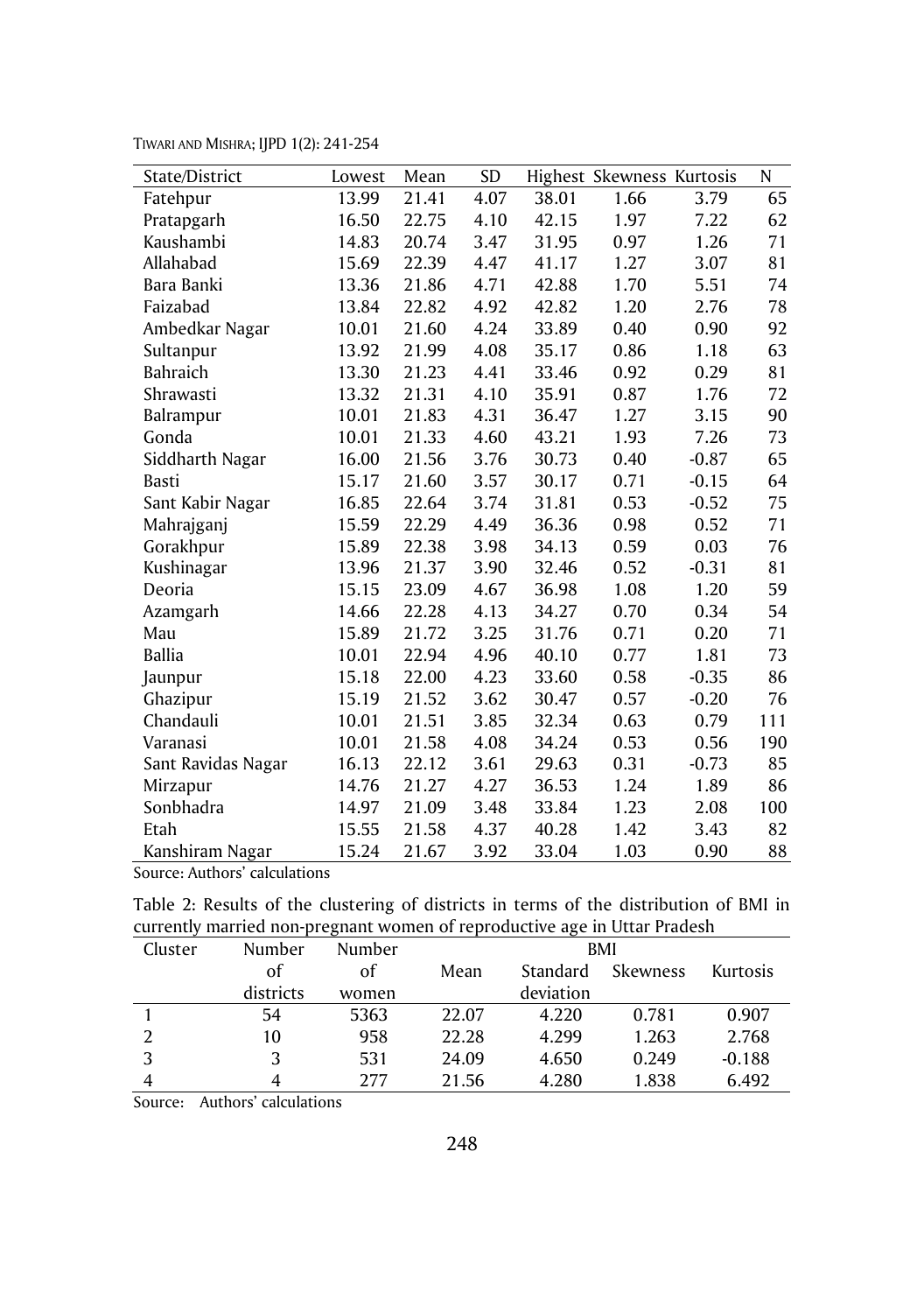Table 2 also gives key parameters of the distribution of BMI in currently married non pregnant women of reproductive age in the four clusters identified through the clustering exercise. The distribution of BMI in women belonging to cluster 4 is characterised by the lowest mean BMI and the highest skewness and kurtosis among all clusters. By contrast, the distribution of BMI in women belonging to cluster 3 is characterised by the highest mean BMI and the lowest skewness and kurtosis among the four clusters. Both skewness and the kurtosis of the distribution of BMI are also quite high in cluster 2. The proportion of currently married non-pregnant women of reproductive age having BMI below 18.5 is 19.5 per cent in cluster 1; 16.6 per cent in cluster 2; 11.7 per cent in cluster 3; and 20.6 per cent in cluster 4. On the other hand, the proportion of currently married non-pregnant women of reproductive age having BMI more than or equal to 25 is 21.9 per cent in cluster 1; 20.6 per cent in cluster 2; 40.3 per cent in cluster 3; and only 14.1 per cent in cluster 4. The dendrogram depicting the linkage of districts in terms of the distribution of BMI of currently married nonpregnant women of reproductive age is depicted in figure 1 while the geographical distribution of districts belonging to different clusters is presented in figure 2. It may be seen from the figure 2 that the districts belonging to cluster 3 are geographically contiguous but there is little geographic contiguity in districts of cluster 2 or in districts of cluster 4.

| Cluster   |                       | <b>Districts</b>                                    |  |  |
|-----------|-----------------------|-----------------------------------------------------|--|--|
|           | Number                | Name                                                |  |  |
| Cluster 1 | 54                    | Saharanpur, Bijnor, Moradabad, Bulandshahr,         |  |  |
|           |                       | Aligarh, Hathras, Mathura, Agra, Bareilly, Lucknow, |  |  |
|           |                       | Gorakhpur, Ballia, Rampur, Amroha, Firozabad,       |  |  |
|           |                       | Mainpuri, Budaun, Pilibhit, Shahjahanpur, Hardoi,   |  |  |
|           |                       | Unnao, Rae Bareli, Farrukhabad, Kannauj, Etawah,    |  |  |
|           |                       | Kanpur Dehat, Jalaun, Banda, Ambedkar Nagar,        |  |  |
|           |                       | Sultanpur, Balrampur, Siddharth Nagar, Basti, Sant  |  |  |
|           |                       | Kabir Nagar, Mahrajganj, Kushinagar, Deoria,        |  |  |
|           |                       | Azamgarh, Mau, Jaunpur, Ghazipur, Chandauli,        |  |  |
|           |                       | Varanasi, Sant Ravidas Nagar, Mirzapur, Sonbhadra,  |  |  |
|           |                       | Kasganj, Kheri, Sitapur, Lalitpur, Mahoba,          |  |  |
|           |                       | Kaushambi, Bahraich, Shrawasti                      |  |  |
| Cluster 2 | 10                    | Mujaffarpur, Auriya, Kanpur Nagar, Jhansi,          |  |  |
|           |                       | Chitrakoot, Fatehpur, Allahabad, Faizabad,          |  |  |
|           |                       | Balrampur, Etah                                     |  |  |
| Cluster 3 | 3                     | Meerut, Baghpat, Ghaziabad                          |  |  |
| Cluster 4 | 4                     | Hamirpur, Pratapgarh, Bara Banki, Gonda             |  |  |
| Source:   | Authors' calculations |                                                     |  |  |

| Table 3: Composition of clusters of districts of Uttar Pradesh based on the distribution |
|------------------------------------------------------------------------------------------|
| of the nutritional status of currently married non-pregnant reproductive age women in    |
| the district.                                                                            |

Source: Authors' calculations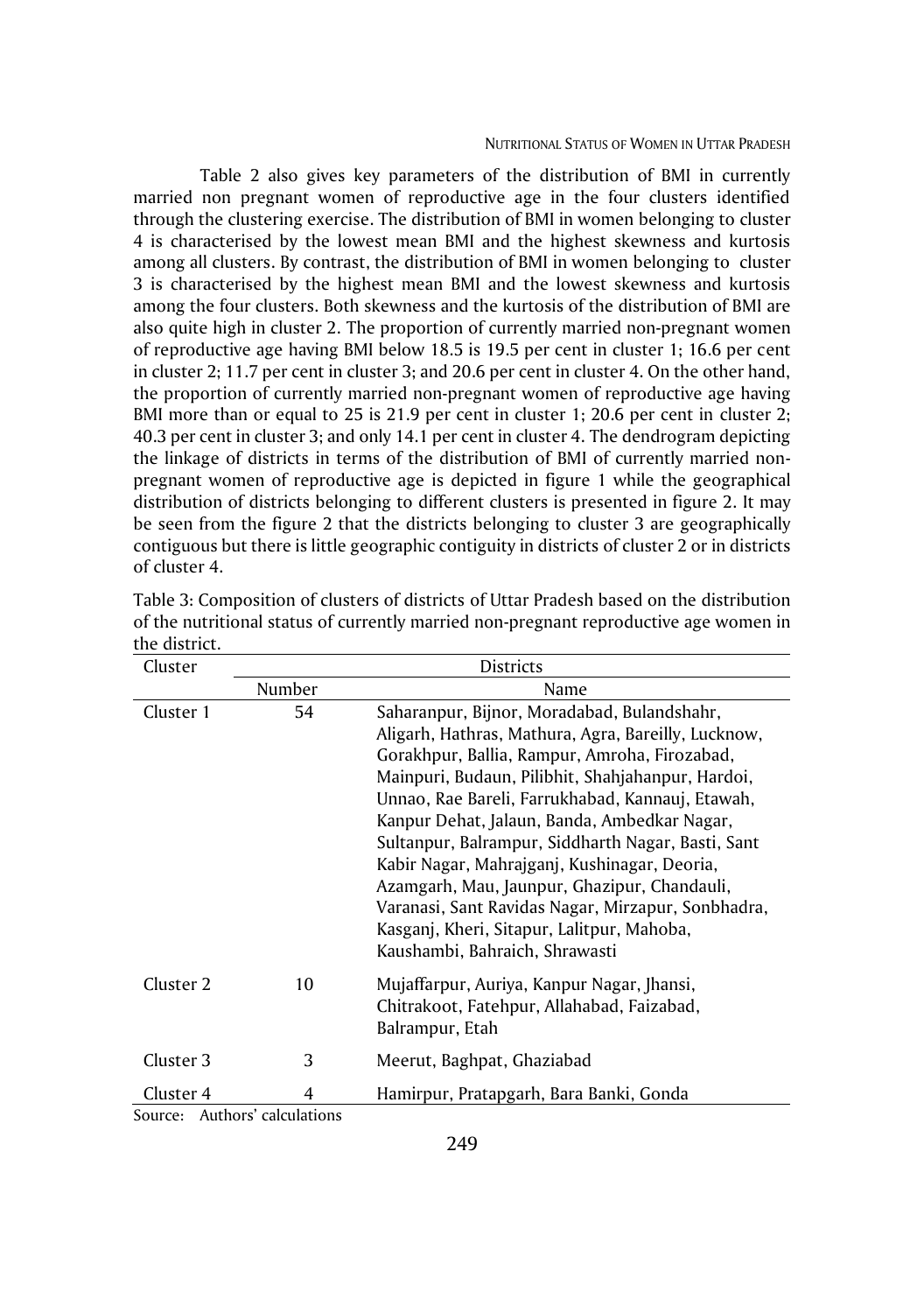

Figure 1: Dendrogram showing linkage of districts in terms of BMI in currently married non-pregnant women of reproductive age Source: Authors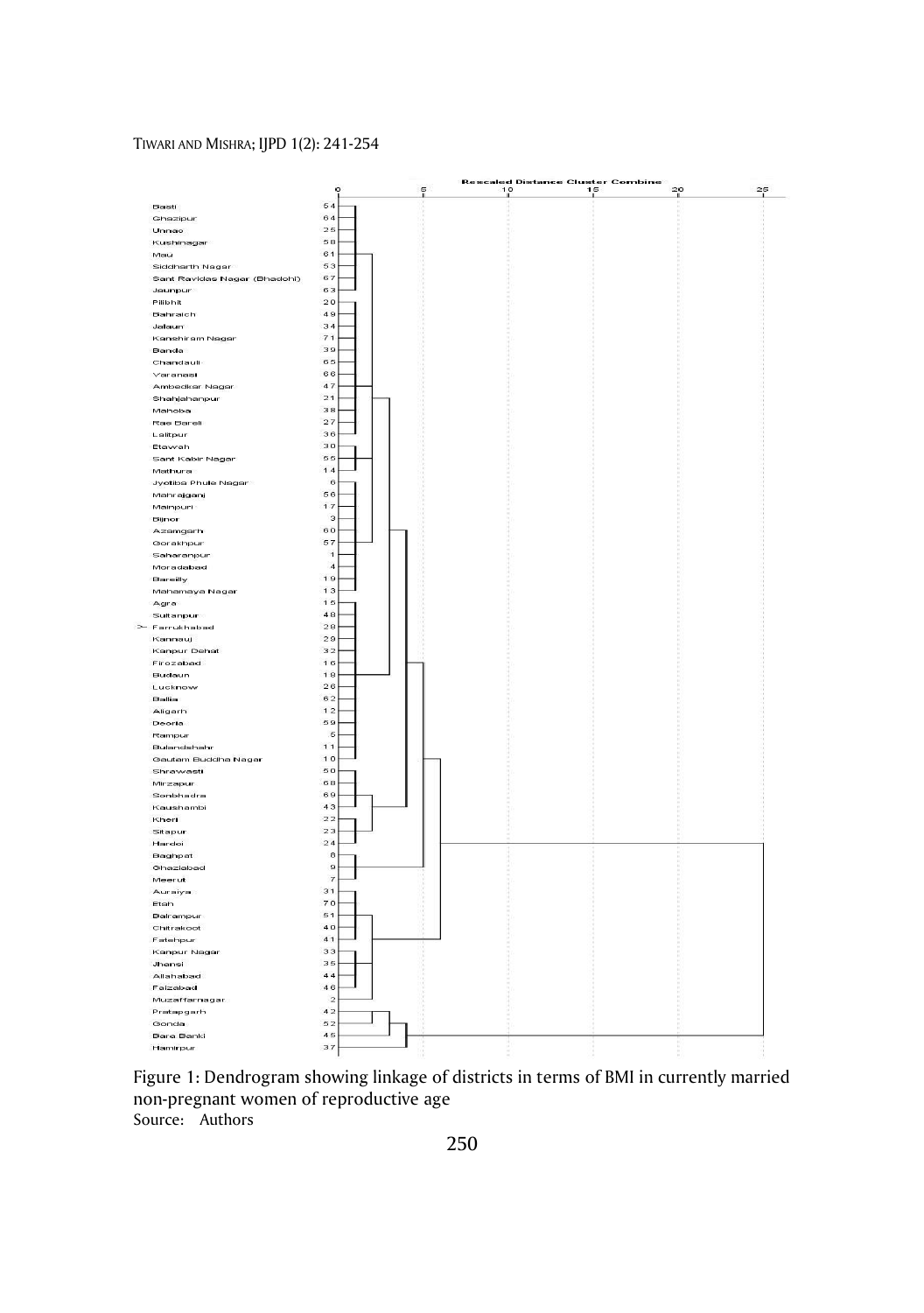NUTRITIONAL STATUS OF WOMEN IN UTTAR PRADESH



Figure 2: Cluster pattern in terms of distribution of BMI in currently married nonpregnant women of reproductive age Source: Authors

### **Discussions and Conclusions**

The present analysis depicts a high degree of inter-district volatility in the nutritional status of currently married non-pregnant women of reproductive age as revealed through the distribution of BMI. A comparison of the distribution of currently married non-pregnant women of reproductive age in terms of BMI suggests that the situation is particularly poor in four districts of the state – Hamirpur, Pratapgarh, Bara Banki and Gonda. The distribution of currently married non-pregnant women of reproductive age by their BMI in these districts is found to be contrastingly different from the distribution of BMI in currently married non-pregnant women of reproductive age in other districts of the state. Similarly, the distribution of currently married nonpregnant women of reproductive age in terms of their BMI has also been found to be contrastingly different in Meerut, Baghpat and Ghaziabad districts relative to other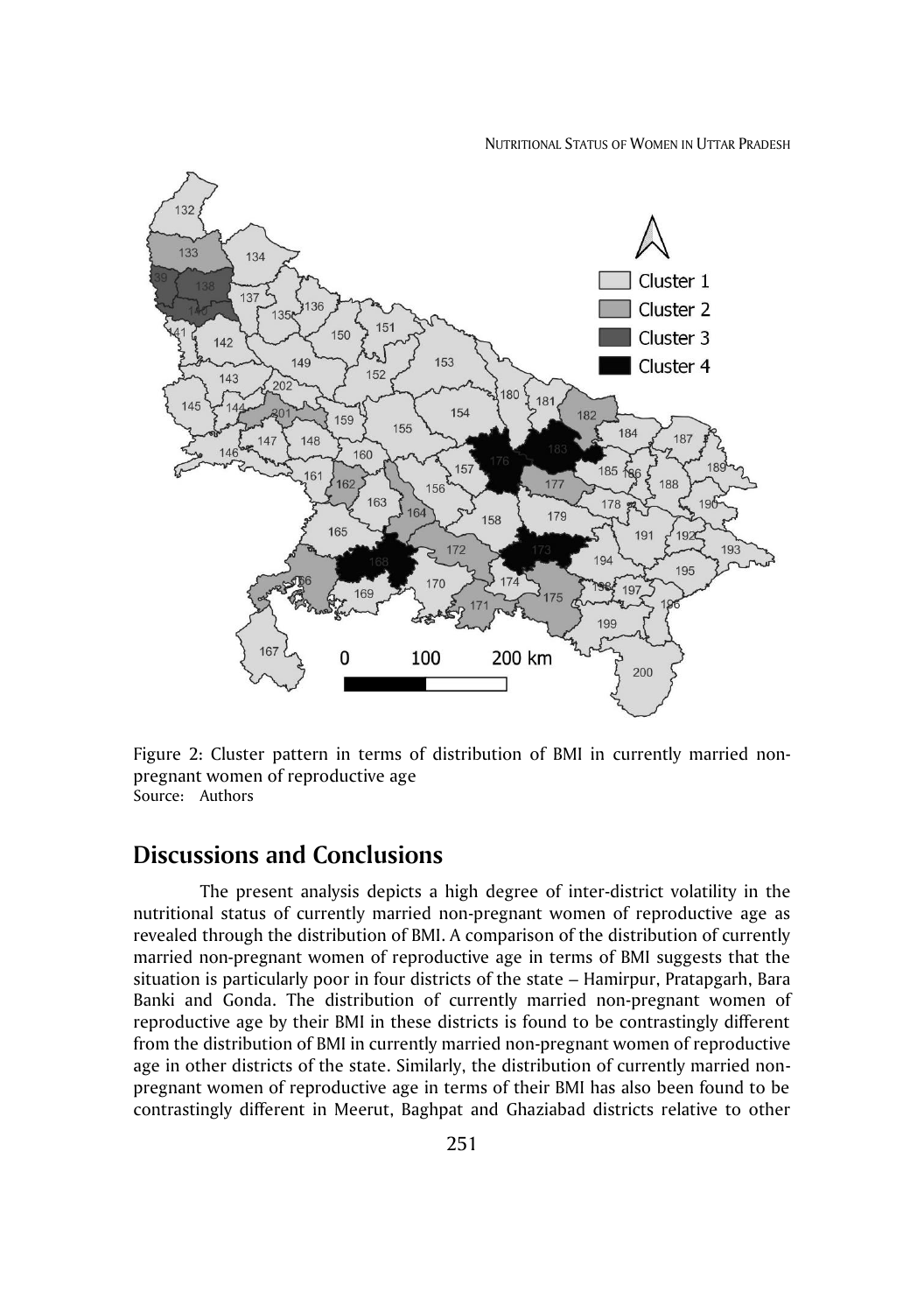districts of the state. Reasons for the difference in the distribution of currently married non-pregnant reproductive age women by their nutritional status across the districts of the states are not known at present. The present analysis does not reveal any regional pattern in the distribution of the nutritional status of currently married non-pregnant reproductive age women. It appears that there are district-specific factors that influence the nutritional status of currently married non-pregnant women of reproductive age. This means that a district-based approach should be adopted for improving the nutritional status of women of reproductive age.

### Acknowledgement

The authors are thankful to Prof. Alok Ranjan Chaurasia for his insightful remarks and suggestions for analysis which led to improvement in the paper in many ways.

### References

Aldenderfer NS, Blashfield RK (1984) *Cluster Analysis*. Beverly Hills, CA, Sage Publication.

- Government of India (2017b) *National Family Health Survey (NFHS-4), 2015-16: Uttar Pradesh.* Mumbai, International Institute for Population Sciences.
- Government of India (2020a) *Sample Registration System Statistical Report 2018*. New Delhi, Office of Registrar General and Census Commissioner, India.
- Government of India (2020b). *Special Bulletin on Maternal Mortality in India 2016-18*. New Delhi, Office of Registrar General and Census Commissioner, India.
- Government of India (2020c). *SRS Based Abridged Life Tables 2014-18*. New Delhi, Office of Registrar General and Census Commissioner, India.
- Grebmer KV, Bernstein J, Wiemers M, Schiffer T, Hanano A, Towey O, Chéilleachair RN, Foley C, Gitter S, Ekstrom K, Fritschel H (2021) *Global Hunger Index: Hunger and Food Systems in Conflict Setting.* Bonn: Welthungerhilfe; and Dublin: Concern Worldwide.
- Kowsalya R, Manoharan S (2017) Health status of the Indian women- a brief report. *MedCrave Online Journal of Proteomics & Bioinformatics* 5(3): 109-11.
- Monda KL, Popkin BM (2005) Cluster analysis methods help to clarify the activity–BMI relationship of Chinese youth, *Obesity Research* 13(6): 1042-51.
- National Institute of Nutrition (2004) *Nutrition Profile of Community: Report of District Nutrition Profile Project of Uttar Pradesh*. Hyderabad, National Institute of Nutrition.